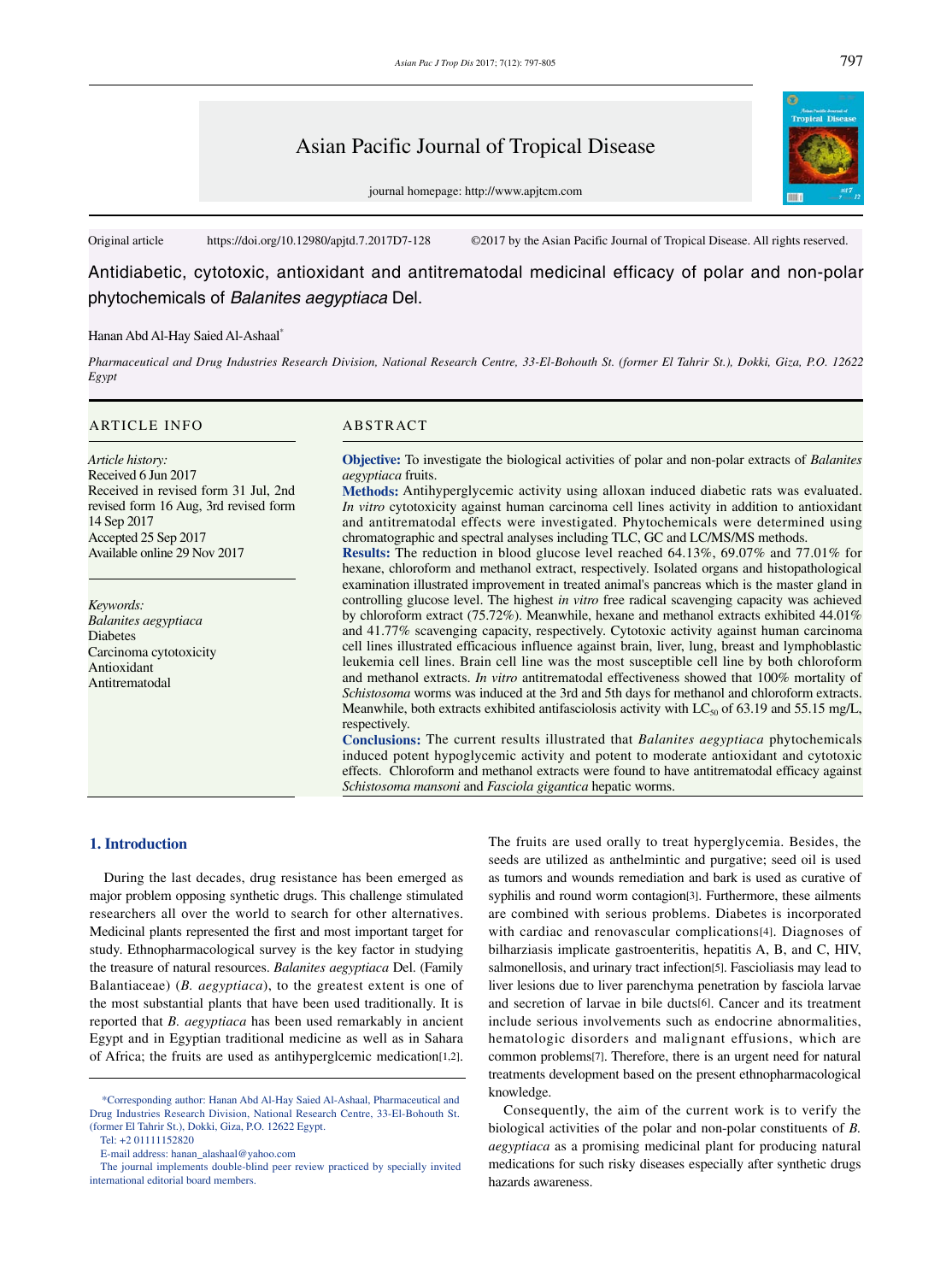# **2. Materials and methods**

# *2.1. Plant material*

 *B. aegyptiaca* fruits were derived from Al-Wahat, Egypt. The plant material was identified by Prof. Salwa Kwashty, Department of Phytochemistry and Plant Systematic, National Research Center (NRC), Egypt. Sample plant is deposited at herbarium of National Research Centre. Registration number is CAIRC 3665.

# *2.2. Chemicals and tools*

 Cisplatin injectable grade (98%–102%) was purchased from Merck Co. (Germany). Doxorubicin injectable grade (98%–102%) was from Pharmacia Co. Taxol injectable grade (98%–102%) was from Mayne Pharm Co. Standard fatty acids ready – made mixture (in the form of methyl ester derivatives) and sterols ( $\geq 97\%$ ), all were from Sigma–Aldrich Co. Bergapten, marmesin, quercetin, isorhamnetin, yamogenin and diosgenin were from Sigma Co. Flavonoids glycosides were gifts from Dr. Mohamed El-Raiey and Dr. Neven Ghaly, NRC. DPPH' was purchased from Sigma Co. (Switzerland). Vitamin C (> 99.5%) was from Fluka. Praziquantel (97.5%–102%) was from Alexandria Co. (Egypt). Alloxan ( $\geq$ 98.0% TLC) was from Sigma–Aldrich. Daonil (glibenclamide) was from Sanofi-Aventis (Egypt). RPMI medium, streptomycin, penicillin, gentamycin antibiotics and glutamine amino acid were all from Merck Co.

 Mass spectrometry was LC-MS/MS4000 QTRAP, AB SCIEX from Foster City, USA.

 Eliza plate reader was Asys, Hitech, GmbH, Austria, Model; Expert plus UV GC For sap was Hewlett HP6890 series Packard GC system, oven initial temperature was adjusted to 70 °C raised to 220 °C with flow rate 4 °C/min. Inlet temperature was 250 °C and detector temperature 300 °C (FID). Column was capillary (BP  $\times$  70)  $L = 60$  m,  $D = 0.320$  m, film thickness = 0.25 m. The carrier gas was  $N_2$  30 mL/min,  $H_2$  30 mL/min, air 300 mL/min. GC for unsap was Hewlett HP5 series with oven initial temperature 80 °C raised to 250 °C with flow rate 4 °C/min. Inlet temperature was adjusted to 250 °C, detector temperature 300 °C (FID). Column L = 30 m, D = 0.53 m.

 Light microscope was Olympus and from Saitama, Japan, with eye piece: 25×, oil, objective: 100×. Accu-Check: Active, Roche, UK.

# *2.3. Phytochemicals investigation*

 *B. aegyptiaca* fruits were sliced, air dried and then extracted with organic solvents in ascending polarity. The dried material was extracted first, with *n*-hexane followed by chloroform and at last with methanol each for three times maceration until complete drain of the phytochemicals. The extracts were concentrated under vacuum using rotator evaporator. The constituents of each extract were determined by chromatographic and spectral analysis.

 Free flavonoids and saponins aglycones, as well as coumarins were identified in the chloroform extract by co-chromatography against standard samples using solvent system CHCl<sub>3</sub>: MeOH (10:1 v/v) and FeCl<sub>3</sub>/ethanol was used as color reagent for flavonoids and  $10\%$ ethanolic KOH for coumarins. Alkaloids were identified on HPTLC silica plates and sprayed with Dragendorff's reagent.

 Preliminary screening for flavonoids glycosides was established by co-chromatography against authentic samples using cellulose plates, solvent system Bu: AcOH: H<sub>2</sub>O (4:1:5  $v/v/v$ ) and the spots were examined under UV lamp and sprayed with FeCl<sub>3</sub>/ethanol reagent.

The methanolic extract was tested for saponins glycosides using

HPTLC silica plates with eluting system CHCl<sub>3</sub>: MeOH:  $H_2O$ (60:30:5 v/v/v) and sprayed with  $20\%$  H<sub>2</sub>SO<sub>4</sub> acid as visualizing reagent.

 Aglycones detection was inspected by acid hydrolysis. The methanol extract was evaporated, 2 mg of the residue was dissolved in 3 mL solution of 2 mol/L hydrochloric acid and methanol (1: l v/ v), then heated under reflux for 2 h.

 The methanol was then evaporated and 5 mL distilled water was added to the reaction mixture. The aqueous phase was extracted three times with chloroform, washed with distilled water until acid free and then evaporated. The saponin aglycones were identified by co-chromatography against standards on silica gel (HPTLC) (chloroform: methanol 9:1 v/v) and visualized by vanillin sulfuric acid reagent. The formed aglycones were identified by applying cochromatography analyses against standard samples.

 Fatty acids were analyzed by GC chromatography in the form of methyl esters in the saponifiable portion of *n*-hexane extract while sterols were identified in the unsaponifiable portion[8]. GC data were compared with standard samples[9,10].

 LC/MS/MS measurements were carried at Regional Center for Food and Feed, Agricultural Research Centre, Egypt (RCFF, ARC). Each extract was analyzed by adapting both –ve and +ve modes using hybrid triple quadrupole/linear ion trap mass spectrometer. Mobile phase: methanol: water: formic acid (70%: 30%: 0.1%). Spectral range: 100: 1100 (*mz*, Da).

# *2.4. Antidiabetic evaluation*

Male albino wistar rats weighing  $120 \pm 10$  g were from Cid company animal house, Egypt. Animals were fed with standard pellet diet and water *ad libitum* and acclimatized for at least one week before the experimental session. The experimental procedures were done following the NRC institutional and international guidelines of Care and Use of Laboratory Animals with registration No: 16 446.

 The animals were divided into 6 groups each of 6 animals. First group was control non-treated. In second group, rats received alloxan *i.p.* (150 mg/kg) prior to 8 h fasting for diabetes induction. Third group diabetic rats treated with glibenclamide (Daonil) as standard drug at dose 0.18 mg/kg which was equivalent to 10 mg man daily use following the reported table of conversion[11]. Fourth, fifth and sixth groups diabetic rats received orally, plant materials extracted from hexane, chloroform and methanol, respectively each at dose 100 mg/kg body weight after diabetes induction had been confirmed. Rats with blood glucose measurements  $\geq 300$  mg/dL were considered diabetic. Animal blood glucose levels were measured next to fasting for 8 h by AquaChek strips through taking tail blood samples after two weeks treatment. At the end of experiment, rats were anaesthetized by ether and isolated organs were separated. Isolated liver, testis, lung, pancreas, spleen, heart and kidney were kept in formalin solution and histopathological examination was carried at Eye Research Institute, Egypt. The tissues were sliced and fixed in 10% buffer formalin. Paraffin 4 pm thick sections were stained by haematoxylin and eosin (H & E). The slides were examined using light microscope  $(\times 20)$ .

### *2.5. Scavenging capacity*

 Free radical holding strength of the isolated phytochemicals was performed following the reported method[12]. Isolated extracts were assayed at 50 µg/mL using 0.1 mmol/L DPPH' in methanol. After incubation for 30 min at room temperature in dark, the absorbance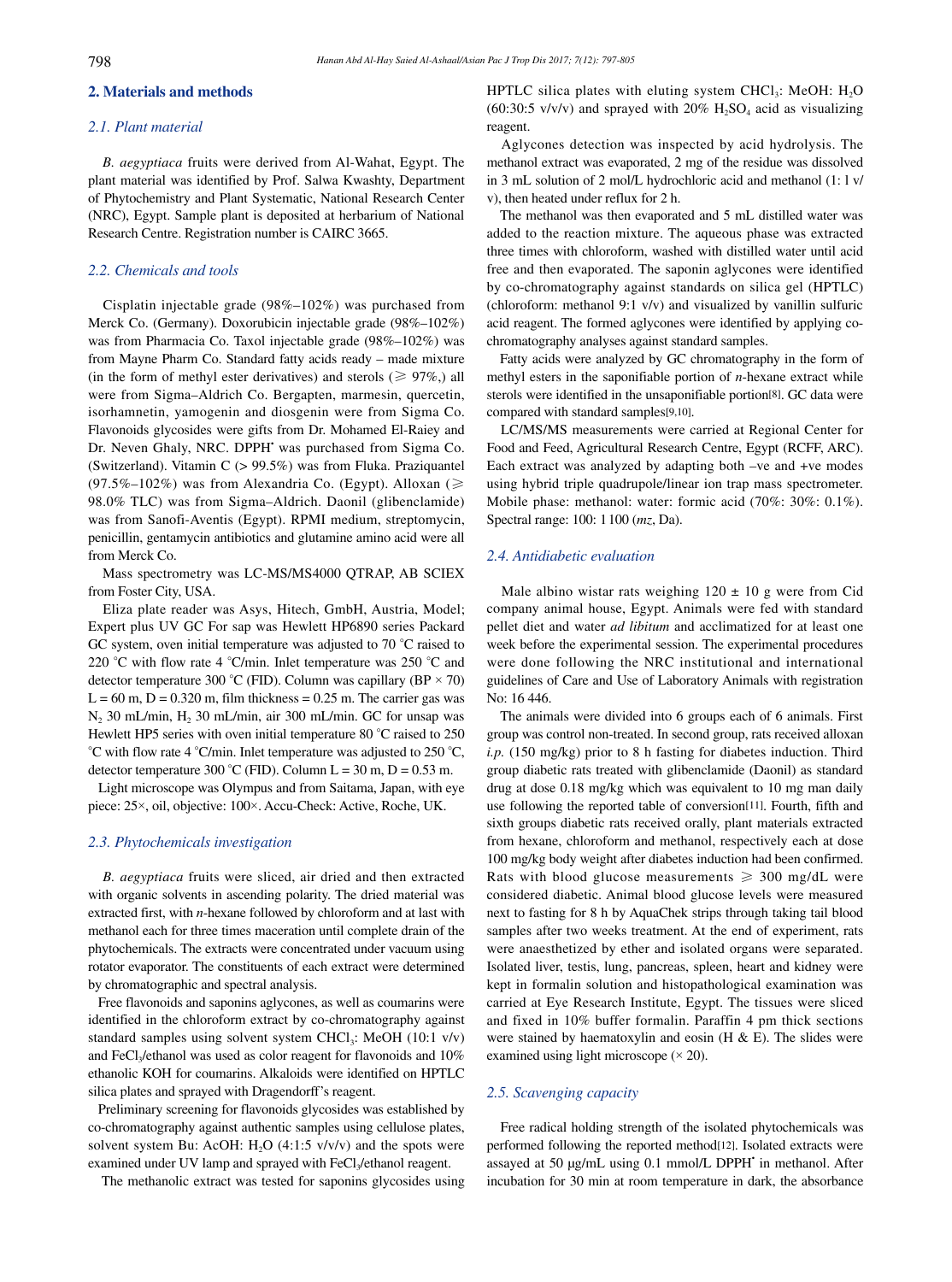was measured at 517 nm using Eliza reader. DPPH'/methanol mixture was utilized as a negative control. Vit C and oleic acid were used as standard agents.

DPPH<sup>\*</sup> capturing capability was achieved according to the following equation:

Percentage reduction (%) =  $[1 - (Abs_{sample}/Abs_{control})] \times 100$ where Abs<sub>sample</sub> is the absorbance of sample and Abs<sub>control</sub> is the absorbance of the negative control.

# *2.6. Cytotoxic estimation*

 The isolated extracts were examined for their cytotoxic activity against Lung (H460), liver (Hepg2-ATCCHB-8065), brain (U251- NIBIO1F050288) and breast (MCF7-HTB-22) human carcinoma cell lines at the National Cancer Institute, Egypt, according to the reported method[13]. The activity against lymphoblastic leukemia (1301) was performed at the National Research Center, Egypt, applying MTT assay[14]. Cytotoxicity against each line was examined in triplicates. Negative control groups were also performed. Cisplatin, doxorubicin and taxol were used as standard drugs. IC<sub>50</sub> values ( $\mu$ g/mL) were determined for both tested materials and standards.

#### *2.7. Antitrematodal performance*

 *In vitro* vermicidal activity of the isolated extracts was tested against two hepatic worms; *Schistosoma mansoni* (*S. mansoni*) and *Fasciola gigantica* (*F. gigantica*) worms at Theodor Belharz Research Institute, Egypt. The experiments were performed in triplicates using RPMI media contained antibiotics[15]. Phosphate buffer (pH 7.4) was used for rinsing the worms prior hosting in the media; two worms of *S. mansoni* were hosted in 1 mL media and 2 worms of *F. gigantica* were hosted in 5 mL media. L-glutamine amino acid in addition to antibiotics; 300 mg streptomycin, 300 units/mL penicillin and 160 mg gentamycin were added to RPMI medium containing plates. Tested materials were also added at concentrations (40–200 mg/L). Praziquantel at concentration of 100 mg/L was used as standard. Negative control group analysis was performed along with the experiment. Mortality detection was carried out using inverted microscope, after 24, 48, 72 and 96 h for *S. mansoni* and after 24 h for *F. gigantica*. Antiparasitic analyses were estimated using probit analysis and  $LC_{50}$  and  $LC_{90}$  were determined at 95% confidence limit[16].

# **3. Results**

#### *3.1. Phytochemical investigation*

 *B. aegyptiaca* dry fruits (1 kg) yielded 480.20, 94.74, 421.50 g (w/w) of hexane, chloroform and methanol extracts that represents 48.02%, 9.47% and 42.15%, respectively. The detected compounds were identified based on chromatographic methods and LC/MS/ MS analyses by comparing fragmentation including (M+H), (M-H), (M+Na) with reported ones and average molecular weights (MW) are recorded. Saturated and unsaturated fatty acids in addition to sterols constituents of the hexane extract were analyzed and detected by gas chromatography. The main detected fatty acids were lauric, myristic, palmitic, palmitoleic, stearic, oleic, linoleic, arachidic, arachidonic, behnic and erucic. While the detected hydrocarbons were campesterol, stigmasterol and β-sitosterol.

 LC/MS/MS analysis of hexane extract disclosed the presence of essential and non essential amino acids in addition to vitamins. The detected essential amino acids (MW is expressed in g/mol) were valine (117), threonine (119), leucine (131), lysine (146), methionine (149), histidine (155), phenylalanine (165). The non essential amino acids were serine (105), proline (115), cysteine (121), aspartic acid (133), glutamic acid (147), arginine (174), tyrosine (181). The detected vitamins (MW in Da) were vitamin C (176), tocopherol (430) and β-carotene (536).

 Concerning chloroform extract, preliminary TLC screening and LC/MS/MS analysis (MW in g/mol) revealed the presence of tyramine (137) and feruloyltyramine (313) alkaloids. Coumarins were also detected in the chloroform extract via HPTLC comparison with standard and LC/MS/MS analysis (MW in g/mol). The detected coumarins were bergapten (216) and marmesin (246). Cochromatography against standard and LC/MS/MS investigation (MW in g/mol) have illustrated the presence of flavonoids; quercetin (302) and isorhamnetin (316) aglycones. High performance TLC cochromatography comparison with standard and LC/MS/MS revealed the presence of diosgenin (414) and /or yamogenin (414) saponin aglycones.

 With respect to methanol extract, HPTLC comparison with authentics and LC/MS/MS investigation (MW in g/mol) illustrated the presence of flavonoid glycosides: quercetin-3-o glucoside (464), quercetin-3-o rutinoside (610), isorhamnetin-3-o glucoside (478), isorhamnetin-3-o rutinoside (624), isorhamnetin-3, 7-diglucoside (640). Hydrolysis of the methanolic extract indicated the presence of quercetin and isorhamnetin aglycones by comparing with standards. The methanol extract also, gave positive tests characteristics of saponins. Hydrolysis of methanol extract demonstrated the presence of diosgenin and/or yamogenin comparing with authentics. Data of LC/MS/MS analysis comparing with reported ones elucidated the presence of two diosgenin saponin glycoside: saponin1; 26 - O - P- glucopyranosyl - 25 - furost - 5. ene, -3P, 22, 26 - triol 3 - O[a- rhamnopyranosyl - (1→2)] - [a-rhamnopyranosyl - (1→4)] P- glucoryranoside (1048) and its methoxy derivative saponin2; 22 methoxy - 26 - O - P-glucopyranosyl - 25 - furost - 5. ene, -3P, 26 diol 3 O[a-rhamnopyranosyl - (1→2)]-[a-rhamnopyranosyl - (1→4)] P- glucoryranoside (1078). The current LC/MS/MS results also disclosed the presence of three yamogenin saponin glycosides. The detected saponins were: saponin3; yamogenin 0-α-L.-(1→2) - B - D - glucopyranosyl - (1→4) – l α - L – rhamnopyranosyl –(1→2) - β – glucopyranosid (1030), saponin 4; yamogenin 0-β-D-xylopyranoxyl- (l→6) - β -D-glucopyranosyl - (l→3) - [α – Lrhamnopyranosyl -  $(1\rightarrow 2)$ ]-glucopyranoside (1016) and saponin5; yamogenin o -  $\alpha$  - L rhamnopyranosyl - (1→2) - β- D - glucopyranosyl - (1→4) - β - D glycopyranoside (884).

#### *3.2. Biological examination*

 Concerning antidiabetic activity study, the present results illustrated that alloxan administration significantly increased blood glucose levels and induced partial to severe damage to different rat organs. Isolated organs of normal, diabetic and treated rats are shown in Figures 1 and 2. While, histopathological examination of diabetic rats' organs is illustrated in Figure 3. Histopathological investigation of normal, diabetic and treated rats' pancreases is demonstrated in Figure 4. Isolated organs showed atrophied pancreas while histopathological examination illustrated that some pancreatic acini showed flattened cells and engorged lumens (Figures 1 and 4D). Regarding liver, isolated organs showed mild to severe congestion, histopathological investigation demonstrated that sinusoids were dilated and congested (Figures 1 and 3A). Concerning testis, isolated organs showed atrophied testis. Histopathological investigation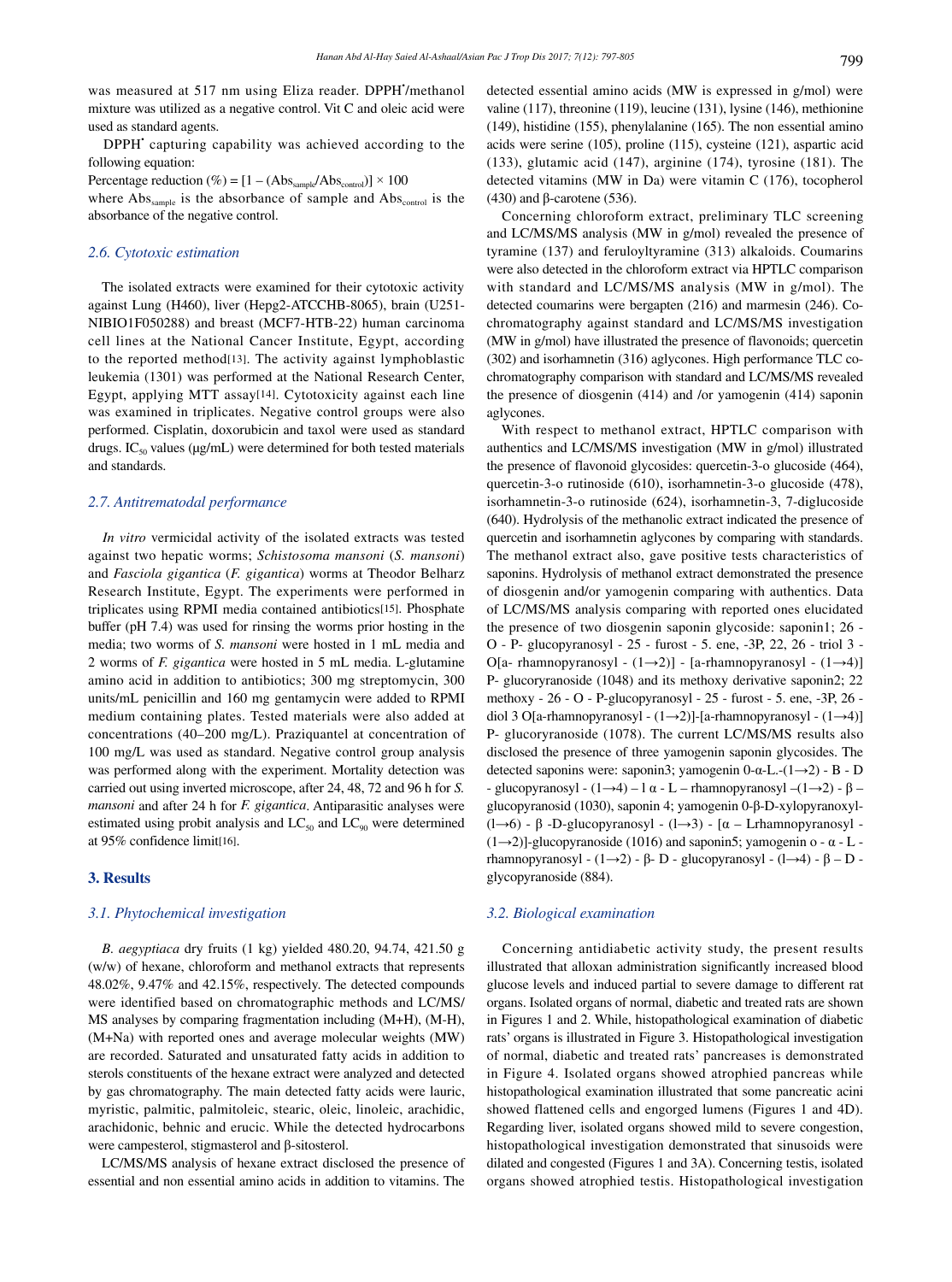illustrated that the seminiferous tubules showed partial degeneration with maturation arrest at spermatid stage. In addition, congested blood vessels were observed (Figures 1 and 3B). With respect to lungs, isolated organs showed atrophied congested lungs, histo examination illustrated that alveolar wall was ruptured (disrupted), and aggregation of inflammatory cells were found (Figures 1 and 3C). Concerning spleen, the splenic red pulp was oedematous and congested (Figures 1 and 3D). As regard to heart, isolated organs showed congestion whereas histo examination illustrated that myocardial muscles showed intramyocardial congestion (Figures 1 and 3E). With respect to kidney, mild congestion was seen in isolated organs examination while histopathological investigation showed that few glomeruli were shrunken with diminished mesangium size. Some of them appeared atrophied. The epithelium of cortical tubules was disrupted (Figures 1 and 3F).



**Figure 1.** Isolated normal rat's organs (N) and diabetic rat's organs (D) showing atrophied pancreas.

 Treatment of diabetic rats with *B. aegyptiaca* phytochemicals from hexane, chloroform and methanol isolated extracts showed hypertrophy in pancreas mass in isolated organs while histopathological study showed normal pancreas; the endocrine components of pancreas consists of normally closely packed secretory acini and the endocrine tissues forming islets of langerhans were present in all treated groups (Figures 2 and 4: T1, T2 and T3).



Figure 3. Histopathology of diabetic rat's organs (H & E, 20  $\times$ ). A: Liver with dilated and congested sinusoids; B: Testis showing partial degenerated seminefrous tubules; C: Lung showing ruptured alveolar wall; D: Spleen with congested oedematous splenic red pulp; E: Heart showing intramyocardial congestion; F: Kidney illustrating shrunken glomeruli with diminished mesangium size.

 The results also revealed significant reduction of blood glucose levels in various grades. The present results illustrated that blood glucose levels of diabetic rats were significantly elevated comparing to normal ones. Meanwhile, after treatment with the extracted phytochemicals, significant reduction in blood glucose measurements was achieved. Treated rats with Daonil, methanol, chloroform and hexane extracts exhibited no significant difference in glucose levels comparing to normal untreated group. Active constituents extracted by methanol showed the highest reduction in blood glucose levels (77.01%) followed by that of chloroform extract (69.07%) and finally hexane extract constituents (64.13%) comparing with glibenclamide (Daonil) that induced 73.14% reduction ( Figure 5).

 Referring to antioxidant capacity, the current results indicated that chloroform extract exhibited potent free radical scavenging power (75.72%), while hexane and methanol extracts showed moderate



**Figure 2.** Isolated organs of treated rats with hexane extract (T1); chloroform extract (T2) and methanol extract (T3) showing pancreas hypertrophy.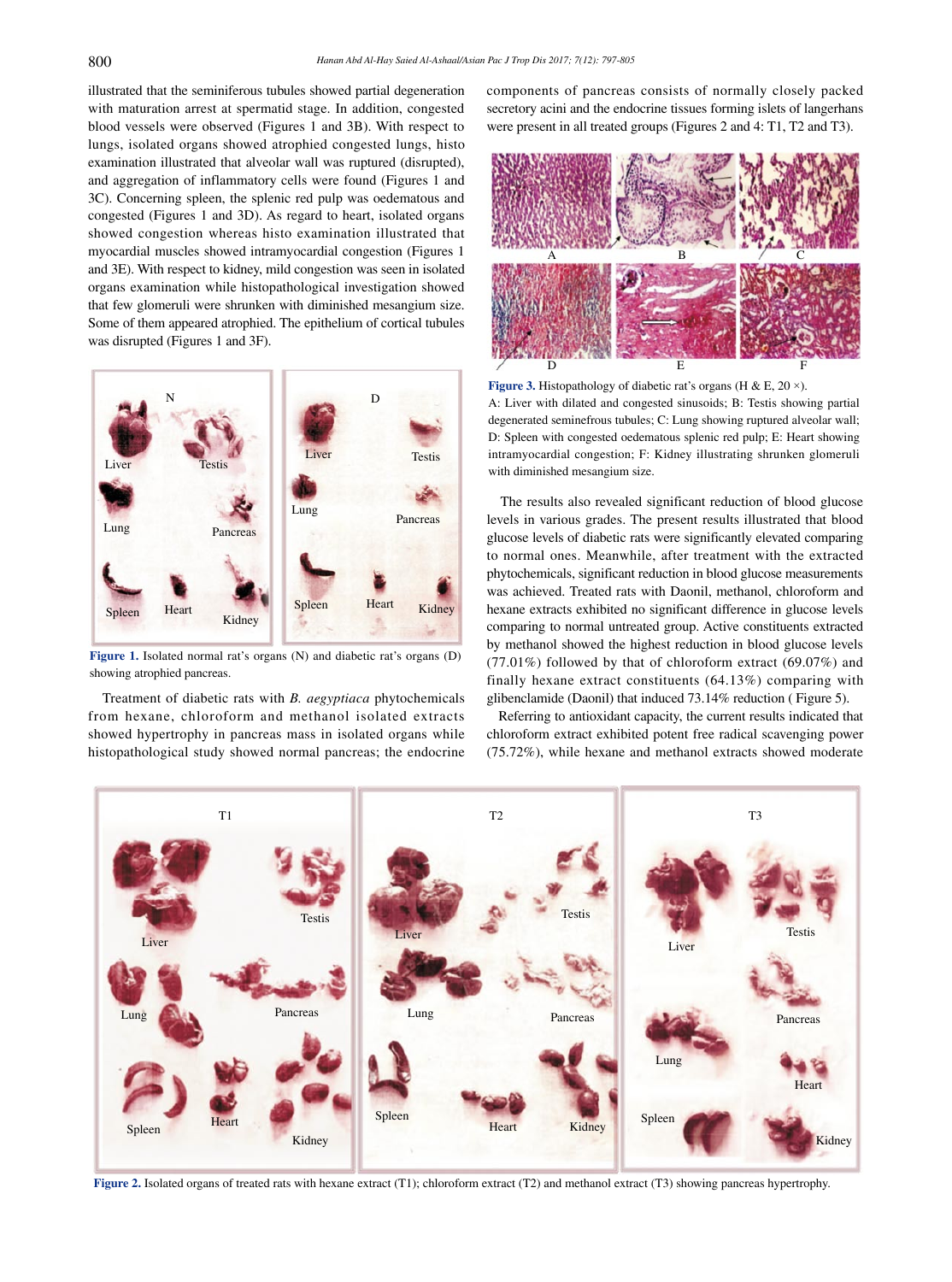activities (44.01% and 41.77%, respectively). Moreover, the results clarified that hypoglycemic activity is not directly proportional to antioxidant activity as the extract bearing the highest antioxidant activity is not that responsible for the highest reduction in blood glucose level (Figure 6). For antioxidant capacity examination, vitamin C was used as standard and was found to have 99.60% antioxidant effect.

 With regard to cytotoxic efficacy, the present study illustrated that hexane extract possessed cytotoxic effect against two new examined cell lines; breast and lymphoblastic leukemia carcinoma cell lines.  $IC_{50}$  values were 26.68 µg/mL and 278.40 µg/mL, respectively. Cytotoxicity against brain, liver and lung cell lines was examined in previous study.



**Figure 4.** Histopathology of diabetic and treated rat's pancreases (H & E,  $20\times$ 

N: Normal rat's pancreas; D: Diabetic rat's pancreas where some pancreatic acini showed flattened cells and engorged lumens; T1, T2 and T3: Rat's pancreas treated with hexane, chloroform and methanol extracts. The exocrine components of pancreas consist of normally closely packed secretory acini (white arrow) and the endocrine tissues forming islets of langerhans (black arrow) were present in all treated groups.



**Figure 5.** Blood glucose levels of normal, diabetic and treated rats. Treated groups (c) are significantly different at  $P < 0.01$  comparing to diabetic group (a) whereas groups (b) are significantly different at *P* < 0.001 comparing to (a). Treated groups of Daonil, methanol, chloroform and hexane extracts are not significantly different at  $P < 0.05$  comparing to normal group.

 The present data showed that both chloroform and methanol extracted constituents displayed high cytotoxicity against human carcinoma of brain, lung, breast, liver and lymphoblastic leukemia cell lines (Figure 7). The activity was higher than standard drugs doxorubicin, cisplatin and taxol with much lower  $IC_{50}$  regarding lung, brain, liver and breast cell lines. The results showed that brain carcinoma cells were the most liable cells to the chloroform and methanol extracts. In addition, lymphoblastic leukemia cells were highly affected by methanol extract rather than hexane and chloroform extracts (Table 1).

### **Table1**

Cytotoxicity of phytochemicals of methanol and chloroform extracts of *B. aegyptiaca.*

| Cell line              | $IC_{50}$ (µg/mL) |                   |      |      |      |  |
|------------------------|-------------------|-------------------|------|------|------|--|
|                        |                   | Ch. ext. Me. ext. | Cis. | Dox. | Tax. |  |
| Lung $(H460)$          | 0.60              | 2.04              | 4.77 |      |      |  |
| <b>Brain</b> (U251)    | 0.43              | 0.34              | 2.30 |      |      |  |
| Liver (Hepg2)          | 0.77              | 1.01              | 5.99 |      |      |  |
| Lymphoblastic leukemia | 350.50            | 4.46              |      |      | 0.60 |  |
| Breast (MCF7)          | 4.83              | 2.64              |      | 6.71 |      |  |

Ch. ext.: Chloroform extract; Me. ext.: Methanol extract; Cis.: Cisplatin; Dox.: Doxorubicin; Tax.: Taxol.



**Figure 6.** Percentage (%) of blood glucose level reduction (BGL redctuion) of *B. aegyptiaca* extracts comparing with antioxidant (antiox) activity.

#### **Table 2**

Anti schistomicidal activity of phytochemicals of methanol and chloroform extracts (mg/L).

| Time  | Chloroform extract |                | Methanol extract |           |  |
|-------|--------------------|----------------|------------------|-----------|--|
|       | $LC_{50}$          | $LC_{90}$      | $LC_{50}$        | $LC_{90}$ |  |
| Day 1 |                    |                | 133.0            | 161.1     |  |
| Day 2 | 760.8              | 1240.0         | 67.1             | 139.1     |  |
| Day 3 | 601.7              | 1146.0         | 100% mortality   |           |  |
| Day 4 | 238.0              | 380.7          |                  |           |  |
| Day 5 |                    | 100% mortality |                  |           |  |

 Related to antitrematodal activity, the current data displayed that chloroform extract manifested higher fascioliasis activity with less  $LC_{50}$  and  $LC_{90}$  (55.15 and 106.65 mg/L) comparing with methanol extracted phytochemicals (63.19 and 119.98 mg/L), respectively after 24 h. Meanwhile, for antibilharziasis efficiency the methanolic constituents were more efficient. Complete eradication of schistosoma worms was achieved at the 5th day after treatment with secondary metabolites constituents of the chloroform extract while phytochemicals of the methanolic extract induced 100% eradication of the worms at the 3rd day (Table 2). Praziquantel as standard drug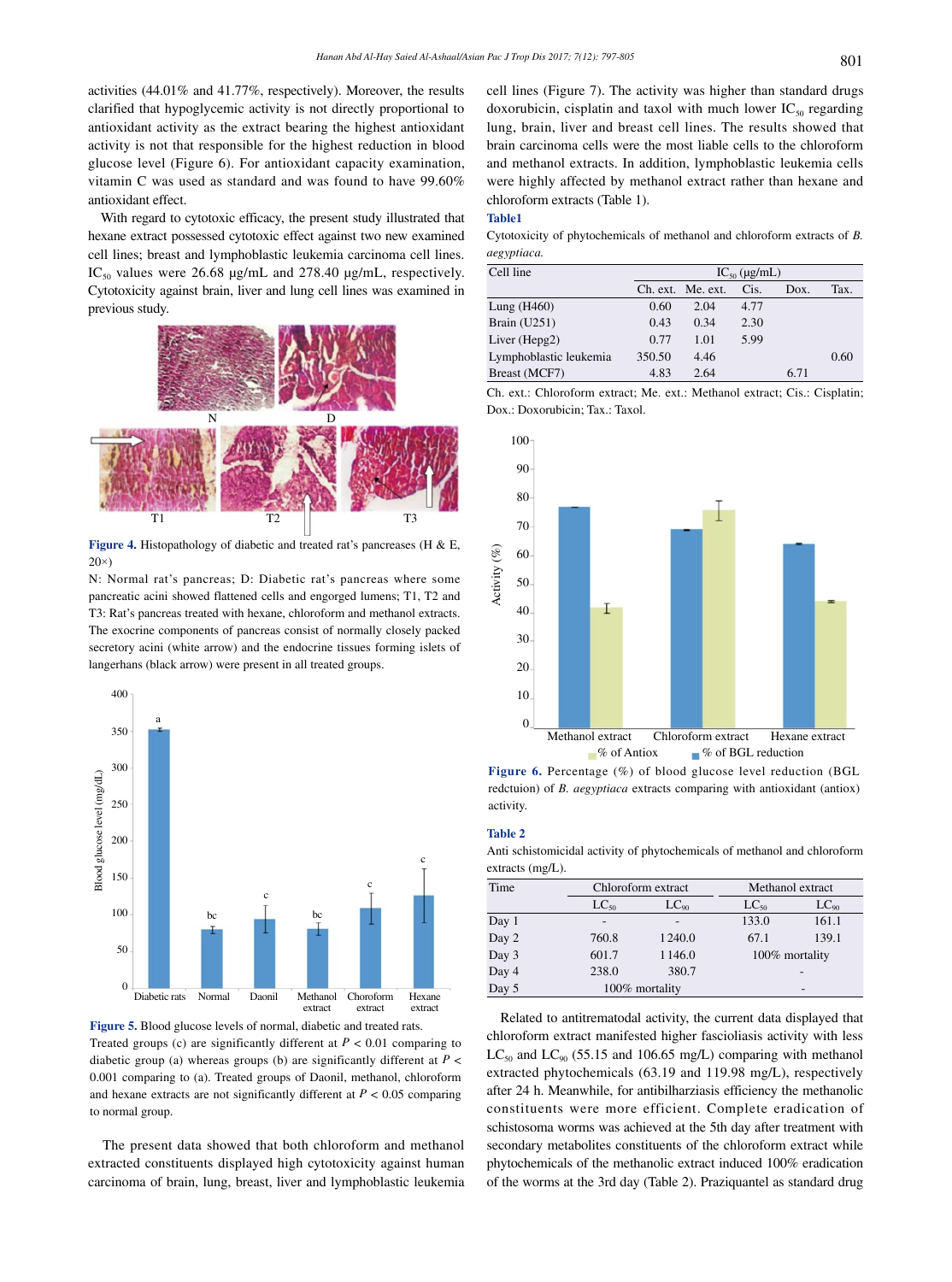induced 100% mortality after 24 h for both schistosoma and fasciola worms.



**Figure 7.** Cytotoxic activity of *B. aegyptiaca* extracts against human carcinoma cell lines of Lung (H460), liver (Hepg2), brain (U251) and breast (MCF7).

A: Cytotoxicity of chloroform extract; B: Cytotoxicity of methanol extract; C: Cytotoxicity against lymphoblastic leukemia (1301).

# **4. Discussion**

 The results showed that, administration of alloxan induced moderate to severe damage in rat's organs. Isolated organs and histopathological examination (Figures 1 and 4D) revealed atrophied congested pancreas in diabetic rats, indicating decrease of functional β-cells that might lead to relative deficiency of insulin secretion and or insulin effect, and thus could contribute to the elevated blood sugar. This in agreement with studies illustrated that diabetes is endocrine disorder which is resulted from mal or absences of insulin secretion and or action[17]. In addition, the present results also showed that diabetic rats suffered from damage with different degrees in all organs including liver, testis, lung, pancreas, spleen, heart and kidney (Figures 1 and 3). This is in consistence with previous finding of connecting different complications with diabetes syndrome[4]. In the present study, treatment of diabetic rats with secondary metabolites of *B. aegyptiaca* hexane, chloroform and methanol extracts showed significant decrease in blood glucose levels comparing to diabetic ones and non significant glucose levels comparing to normal rats (Figure 5). In the current research, the effect of *B. aegyptiaca* extracts on diabetic rats' pancreases was investigated. The effect of the extracted phytochemicals on other organs will be discussed in upcoming study. Isolated organs of treated rats showed hypertrophy of rat pancreas with normal histological pattern (Figures 2 and 4), that might lead to restoring functional β-cells and increasing insulin secretion thus, could explain the significant decrease of elevated blood sugar in treated rats. This result is in close consistence with previous study which showed that pancreas hypertrophy was observed in insulin resistance rats, and consequently, rat pancreas adapted itself to increase β-cell mass and reproduction, leading to betterment of its function[18]. The author also reported that enhanced pancreatic islet mass was associated with enhancement of insulin receptor substrate activation. Thus, in the present study, diabetes may result from mal function, maladaptation and decrease of β-cells rather than complete apoptosis or destruction (which appeared from histological examination) and probably may be related to type 2 diabetes. This is in consistence with reported results which illustrated that β-cell reduction is an important factor contributing in the initiation and progression of type 2 diabetes[19]. While, treatment with different *B. aegyptiaca* isolated phytochemicals in the current research might exert hypoglycemic activity via enhanced functional β-cells. The current results are compatible with previous results correlated between reduction in blood glucose levels in hyperglycemic mice and increase in β-cell induction as pancreatic β-cell is considered the main player in both type 1 and type 2 pathogenesis where recently, a unifying classification of diabetes is proposed[20]. Maladaptation of β-cells might also attribute to diabetes incidence and could be a virtue of multipurpose factors as glucose, dyslipidemia, autoimmunity. The genetic factor also, has a crucial function in susceptibility to glucoseinduced β-cell apoptosis. This sensitivity difference in glucose may explain why hyperglycemia increases rates of apoptosis in animals genetically predisposed to diabetes. Probably, such differences also occur between humans with different genetic predispositions[21].

 In concern with glucose, it is considered as the physiological key regulator of insulin secretion by regulating β-cell turnover and subsequently, which regulates long-term insulin production adaptation[21]. The pathogenic effect of glucose, is also interceded through oxidative stress and may affect insulin sensitivity, insulin secretion, and also play a role in diabetes secondary complications evolution. These effects are at most stimulated by the generation of reactive free radicals species, which eventually activate stressinduced pathways[22]. Therefore, the examined antioxidant activities of different *B. aegyptiaca* extracts in the current study, may account partially to their hypoglycemic activity. The present results pointed out that antioxidants might oppose reactive free radicals species, which ultimately stimulates stress-induced pathways and hence hinders the pathogenic effect of glucose. In spite that chloroform extract exhibited the highest scavenging activity due to its phenolics content, which is compatible with previous reports[3], the methanolic extract, which is moderately active as antioxidant exhibited the highest antidiabetic activity (Figure 6). The results indicated that the antidiabetic activity is not directly proportion to the free radical scavenging activity. Therefore, the antioxidant effect is not the sole limiting factor controlling the antidiabetic activity, which is multifactorial process as mentioned above. This is also in close agreement with reports manifested that other factors such as antiinflamatory response, increase glucose tolerance, β-cell turnover and peripheral insulin regulating effects are influential elements in diabetes control[21].

 With respect to inflammation, the current study illustrated that congestion was observed in diabetic rat's liver in both isolated organs and histopathological examination (Figures 1 and 3A). This is in agreement with studies reported evidence that nuclear factor NF-κB signaling is associated with low-grade inflammation that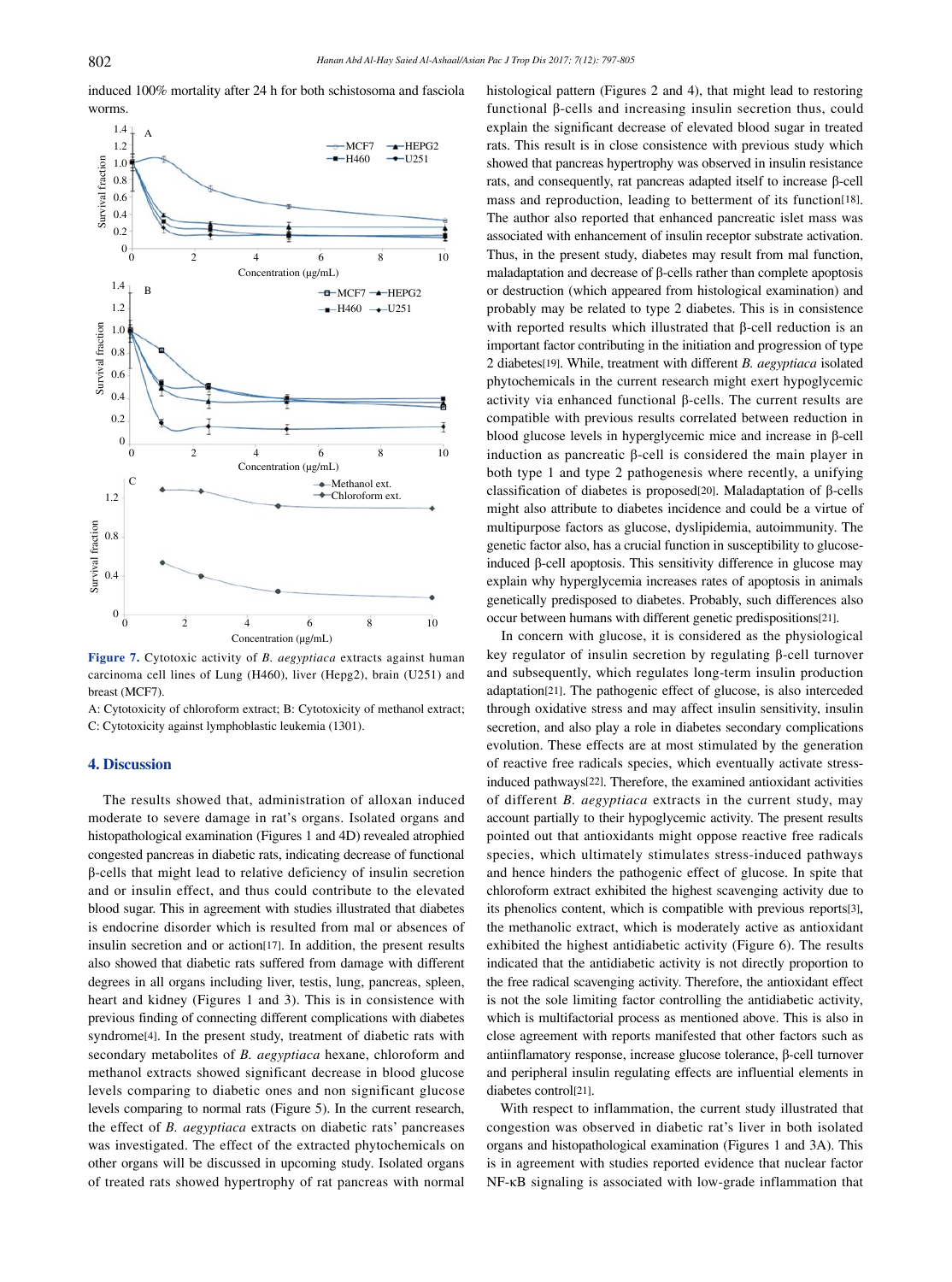occurs in the liver of type 2 diabetic models, leading to insulin resistance[23]. Besides, inflammatory response is common in most factors that affect both the regulation of β-cell secretory function and cell turnover.

 As regards to the effect of active constituents on blood glucose levels, the present study proved that treating diabetic rats with extracted *B. aegyptiaca* phytochemicals revealed significant reduction of blood glucose levels regarding all the examined extracts (Figure 5).

 LC/MS/MS analyses have elucidated the presence of diosgenin and yamogenin saponin glycosides in the methanol extract that are compatible with earlier reported ones[1,24,25]. The methanol extract also gave positive tests characteristic for saponins[26]. Presence of saponins may attribute to the reduction of blood glucose levels. It was reported that saponins could be considered as perfect antidiabetic therapy[17]. Besides, triterpenoid saponins isolated from *Momordica cymbalaria* were found to enhance both β-cells and insulin release[27]. Furthermore, the presence of quercetin and rutinoside flavonoid glycosides disclosed by LC/MS chromatogram is conformable with informed literature data[24], and could also account for the resultant antidiabetic effect. Quercetin-3-O-glucoside and quercetin-3-O-galactoside, isolated from berry *Vaccinium vitis* extract, stimulated insulin-independent glucose uptake[28].

 In the present study, phytochemicals extracted by chloroform; tyramine and feruloyl-tyramine alkaloids, are in agreement with those previously acquainted[29]. Alkaloids might explicate the antidiabetic performance in the running study. N-*trans*-feruloyltyramine alkaloid isolated from *Smilax aristolochiifolia*, showed hypoglycemic and hypotensive activities and insulin resistance nearly reduced by 40%[30]. In the same line, different classes of alkaloids were found to enhance glucose uptake with credence of an increment in insulin-mediated glucose elimination[31]. Alkaloids from *Catharanthus roseus* displayed hypoglycemic activity, with promoted glucose uptake in pancreatic and myoblast cells. The authors also, illustrated that alkaloids showed good antioxidant prospect by relieving  $H_2O_2$ -induced oxidative suggesting their therapeutic prospect contra type 2 diabetes[32]. In addition, diosgenin and yamogenin sapogenins revealed by LC/MS/MS in the chloroform extract are matched to sapogenins reported before[24,25] and could also account for the decrease in blood glucose as they were reported to have lowering hyperglycemia activity[33]. As well, diosgenin found in fenugreek modulates glucose metabolism by enhancing adipocyte differentiation and suppressing inflammation in fat tissues[34]. While, yamogenin and its diastereomer diosgenin inhibit liver X receptor which is activated in diabetic syndrome[35].

 Coumarins constituents of the chloroform extract, in the present investigation, are congruent with that mentioned before[24]. They could participate in lowering glucose level and its complications. It was reported that total coumarins fraction remedy from *Urtica dentate* could be virtually, renoprotective in diabetic nephropathy, which is one of most critical entanglement of diabetes and is tight with end-stage renal disease[36]. Likewise, scopolamine, a derivative of coumarins, was documented to reduce blood glucose levels[37]. In the same line, 7-methoxycoumarin from the bark of marine plant *Rhizophora mucronata* promoted antidiabetic efficacy[38].

 With respect to hexane extract, fatty acids constituents that detected in this work were the same as previous finding[8] and may explain the hypoglycemic effect. Previous studies stated that free fatty acid receptors intermediate essential metabolic functions, as peptide hormone secretion and inflammation, and herewith participate to energy homeostasis[39]. So, fatty acids are considered to be important medication targets to metabolic disorders, such as obesity and type 2 diabetes that result from imponderables in energy homeostasis. The authors declared that free fatty acid receptors are activated by long, medium and short chain fatty acids[39]. Furthermore, intake of omega-3 polyunsaturated α-linolenic derived fatty acids is an approach for repressing inflammation and consequently diabetes control as inflammation stimulates insulin resistance and triggers diabetes mellitus[40]. The identified amino acids and vitamins in the current hexane extract were formerly reported[41] and could share in the observed hypoglycemic effect. Oral amino acids intake may decrease plasma glucose and improve insulin sensitivity[42]. Likewise, vitamins in the hexane moiety, could also participate in lowering elevated blood glucose in diabetic mice. This is in close agreements with the reported significant decrease in the enzymatic independence antioxidants as vitamins E and C in diabetic rats that render normal after treating with *Passiflora ligularis* fruit extract[43].

 So, the present results are of special interest, as regard to diabetes treatment, it is important to mention that over 300 millions may suffer from diabetes by the year 2025 according to the World Health Organization projections[17]. Besides, side effects of drug in use nowadays make it insistent demand to search for natural antidiabetic agents. *In vitro* study showed that  $Ca<sup>2+</sup>$ -dependent β-cell apoptosis in rodent and individuals might be induced by sulfonylureas tolbutamide and glibenclamide whilst insulin secretion deterioration was observed in patients under sulfonylureas treatment[21].

 Regarding cytotoxic activity, the fatty acids and sterols constituents of hexane extract may explain the present cytotoxicity against breast and lymphoblastic leukemia cell lines. These phytochemicals were previously reported to have cytotoxic effect against brain, liver and lung carcinoma[8]. The present results showed potent cytotoxic effect chloroform and methanol phytochemicals with  $IC_{50}$  less than 10  $\mu$ g/ mL. The results also illustrated much higher cytotoxic effect than standard drugs against the selected human carcinoma cell lines of brain, lung, liver and breast. The most susceptible cells were brain carcinoma cells for both extracts, which is in close agreement with previous finding[8].

 The current investigated cytotoxic effects are related to the extracted secondary metabolites. Saponins components of the methanol extract may be responsible for the elucidated cytotoxic effectiveness. The present data are in close agreement with reported findings which showed that *B. aegyptiaca* saponin mixture demonstrated cognizable anticancer effects in human A549 non– small-cell lung cancer (IC<sub>50</sub> 0.09  $\mu$ g/mL) and U373 glioblastoma  $(IC_{50} 0.15 \mu g/mL)$  human carcinoma cell lines<sup>[3]</sup> comparing with  $IC_{50}$  0.6 and 2.04 µg/mL against H460 lung cell line of both chloroform and methanol extracts, respectively in the present results. *In vivo* saponin prolonged the survival time of mice bearing murine L1210 leukemia grafts exactly as vincristine[3], which is in good agreements with present finding where methanol fraction displayed remarkable *in vitro* cytotoxic effect against lymphoblastic leukemia (1301) cell line. Moreover, the current data illustrated powerful cytotoxicity of both *Balanites* extracts against liver carcinoma which is in conformity with reports recorded that *Balanites* suppressed Ehrlich ascetic tumors invaded/or affected mice liver and spleen[44]. Cytotoxic activity could also be related to quercetin glycosides present in the methanol extract. Quercetin-3-glycoside was suggested as a prospect antitumor element against liver cancer through possible mechanism of action apoptosis and cell-cycle arrest[45]. As well, epidemiological investigations and meta-analyses propose that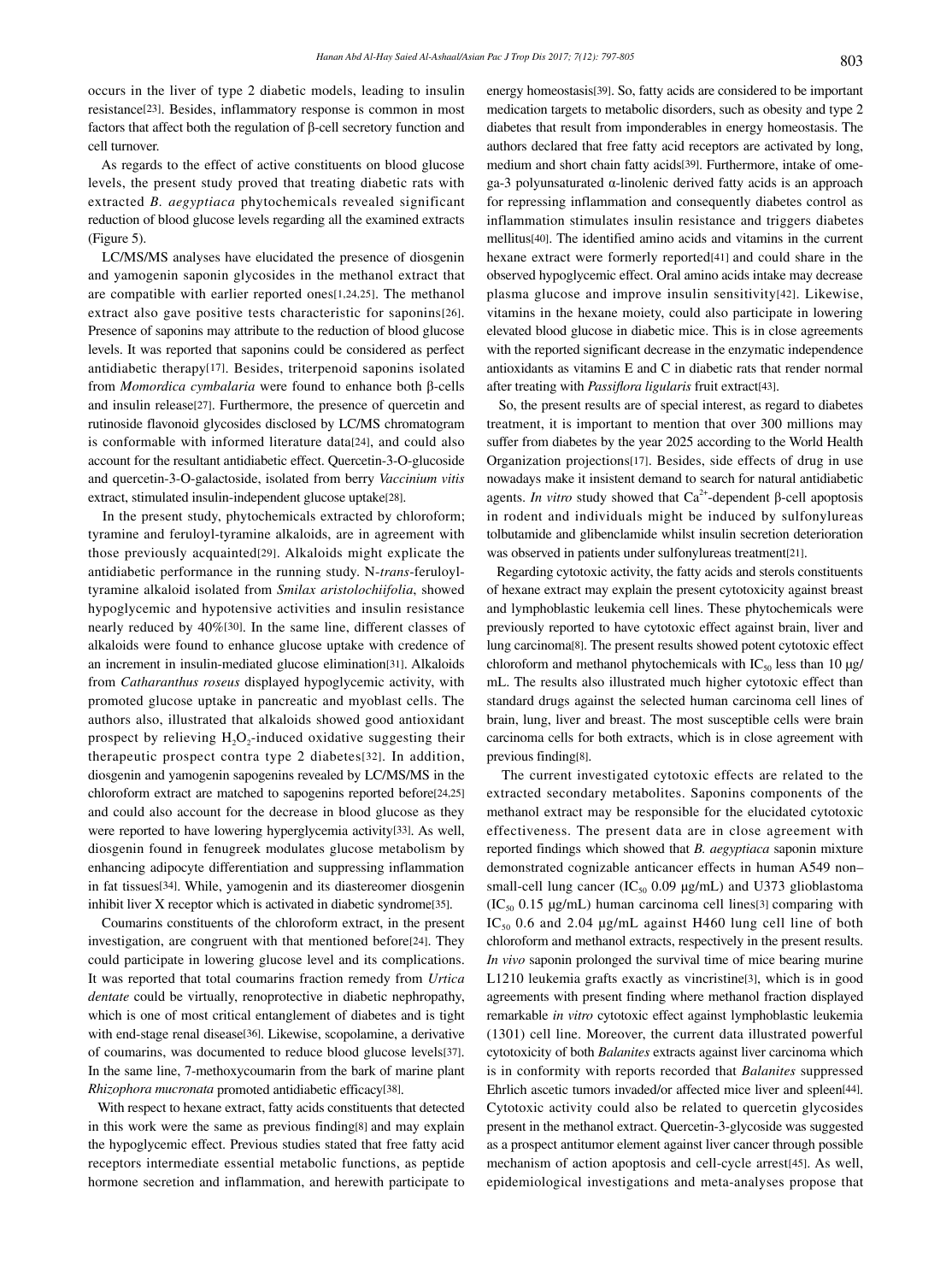flavonoid-rich diets consuming is inversely related to development of many aging-linked diseases inclusive cancers, cardiovascular disease, diabetes, osteoporosis, and neurodegenerative defects[28].

 Concerning chloroform fraction, coumarins might partially account for the current cytotoxicity. The effects of psoralens coumarins on human breast cancer as cell growth, survival and apoptosis was documented while, 5-methoxypsoralen or bergapten was able to affect transductional routes mainly involved in the regulation of cell survival in two hormone-dependent and hormoneindependent human mammary tumoral cell lines of breast cancer[46]. In the same study, the authors added that coumarins exhibited immunomodulatory activity and photo activated coumarins are efficient in prohibiting propagation of bladder and mucoepidermoid carcinoma, mammary cancer cells and human melanoma cell line.

 Also, the role of marmesin coumarin in angiogenesis regulation was evidenced[47]. High cost of treatment, current used drugs' side effects, emerge of drug resistance and first of all, the risk hazards of cancer[7], make it paramount necessity to turn to natural drug origin remedy. The present study could be helpful in this approach. Flavonoids and saponin aglycones may also be responsible for the elucidated cytotoxicity. Isorhamnetin, the methyl derivative of quercetin, was reported to have *in vitro* and *in vivo* suppressive effect against lung cancer. Moreover, the binding affinity of diosgenin and yamogenin to ER (estrogen receptor alpha) in hormonal-dependent carcinoma of breast is greater than estradiol and tamoxifen currently in use[48].

 As regard to trematodal, even diagnoses may lead to severe problems such as viral and urinary tract infections[5]. Other hazards such as *Schistosoma* induced mutation and increase rate of cancer as liver, bladder and colorectal cancer were also reported. Moreover, most drug in use as antiparasitic including praziquantel were reported to have critical side effects[1]. Consequently, the activity of *B. aegyptiaca* extracted principles as natural antitrematodal agents is of prominent assessment. The activity of hexane extract main phytochemicals as antitrematodal agents was discussed formerly[8]. The current results demonstrated that both methanolic and chloroform extracts exhibited *in vitro* antischistomiasis and antifasciolosis activities which are in close agreement with previous findings documented the *in vivo* schistomicidal activity of saponin rich fraction of *B. aegyptiaca*[1]. The results are also supported by the use of the berries and seeds of the plant by popular that might protect against *Schistosoma*[2,3,49]. In the same line, *B. aegyptiaca* was reported to induce antitrematodal activity against *F. gigantica* adult worms in infected goats at dose 9 g/kg fruit water extract[50]. Meanwhile, the *in vitro* potent activity of the methanolic extract at dose 200 µg/mL on *Paramphistomum microbothrium* tegument was illustrated which might explain its *in vivo* high activity against biologically relative trematode, *F. gigantica*[51].

 In conclusion, *B. aegyptiaca* polar and non-polar phytochemicals have powerful effectiveness against different classes of severe maladies due to their wide range of secondary metabolites contents. The study rationalizes the traditional use of the plant. The separated fractions displayed pronounced antihyperglcemic activity that was approximately, as effective as the current drug in use sulfonylurea glibenclamide. The segregated fractions exhibited efficient cytotoxicity against the selected human carcinoma cell lines. The observed antioxidant performance could partially account for the antidiabetic and cytotoxic effects. Outright extirpation of the *Schistosoma* worms was achieved using the plant materials that also could serve as antifasciolosis candidate. The study could

serves as guide for development of natural functional treatment at a time where these illnesses have emerged as causative elements of productivity loss and health risk.

# **Conflict of interest statement**

I declare that I have no conflict of interest.

#### **Acknowledgments**

 This study was supported by National Research Center through governmental grant. Deep thanks go to Research Sector, Chemical and Pharmaceutical Company (CID), assistant researchers Yomna Hassona and Mohamed El-Sayed; Regional Centre for Food and Feed, ARC, Egypt. The author is also grateful to Prof. Dr. Amina Gamal El-din, Dr. Mohamed El- Raiy, Dr. Ahmed A. El-Fatah, and assistant researcher Ahmed M. Tawila, National Research Centre, for their appreciated help and support.

# **References**

- [1] Al-Ashaal HA, Aly HF, Hamed MA, Ali S, EL-rigal NS, Farghaly AA. Assessment of saponin rich fraction from *Balanites aegyptiaca* (L.) fruits as antischistomiasis, antioxidant, antimutagenic agents and *in vitro* production of saponins for drug manufacture. *Eur Sci J* 2015; **11**(24): 95-128.
- [2] Tesfaye A. *Balanites* (*Balanites aegyptiaca*) Del., multipurpose tree a prospective review. *Int J Mod Chem Appl Sci* 2015; **2**(3): 189-94.
- [3] Chothani DL, Vaghasiva HU. A review on *Balanites aegyptiaca* Del. (desert date): phytochemical constituents, traditional uses, and pharmacological activity. *Pharmacagn Rev* 2011; **5**(9): 55-62.
- [4] Ingelfinger JR, Rosen CJ. Cardiac and renovascular complications in type 2 diabetes – Is there hope? *N Engl J Med* 2016; **375**: 380-2.
- [5] Gray DJ, Ross AG, Li YS, McManus DP. Diagnosis and management of schistosomiasis. *BMJ* 2011; **342**: d2651.
- [6] Dusak A, Onur MR, Cicek M, Firat U, Ren T, Dogra VS. Radiological imaging features of *Fasciola hepatica* infection – A pictorial review. *J Clin Imaging Sci* 2012; **2**(1): 2.
- [7] Nelson KA, Walsh D, Abdullah O, McDonnell F, Homsi J, Komurcu S, et al. Common complications of advanced cancer. *Semin Oncol* 2000; **27**(1): 34-44.
- [8] Al-Ashaal HA, Farghaly AA, El Aziz MA, Ali MA. Phytochemical investigation and medicinal evaluation of fixed oil of *Balanites aegyptiaca* fruits (Balantiaceae). *J Ethnopharmacol* 2010; **127**(2): 495- 501.
- [9] Supeleco, Sigma–Aldrich, Chromatography products for analysis and purification. Germany: Eschenstrabe; 2005.
- [10] Adams RP. *Identification of essential oils components by gas chromatography/quadrupole mass spectrometry.* Carol Stream: Allured Publishing Cooperation; 2007.
- [11] Wahba HMA. Protective effect of *Nigella sativa*, linseed and celery oils against testicular toxicity induced by sodium valproate in male rats. *J Am Sci* 2011; **7**: 687-93.
- [12] Shen CZ, Jun HY, Choi SH, Kim YM, Jung EJ, Oh GS, et al. Evaluation of antioxidant activities and active compounds separated from water soluble extracts of Korean black pine barks. *Bull Korean Chem Soc*  2010; **31**(12): 3567-72.
- [13] Al-Ashaal HAAH. Biosynthesis and biological activities of *in vitro*  derived solasodine glycoalkaloids from *Solanum laciniatum*. *Nat Prod J* 2017; **7**(3): 199-207.